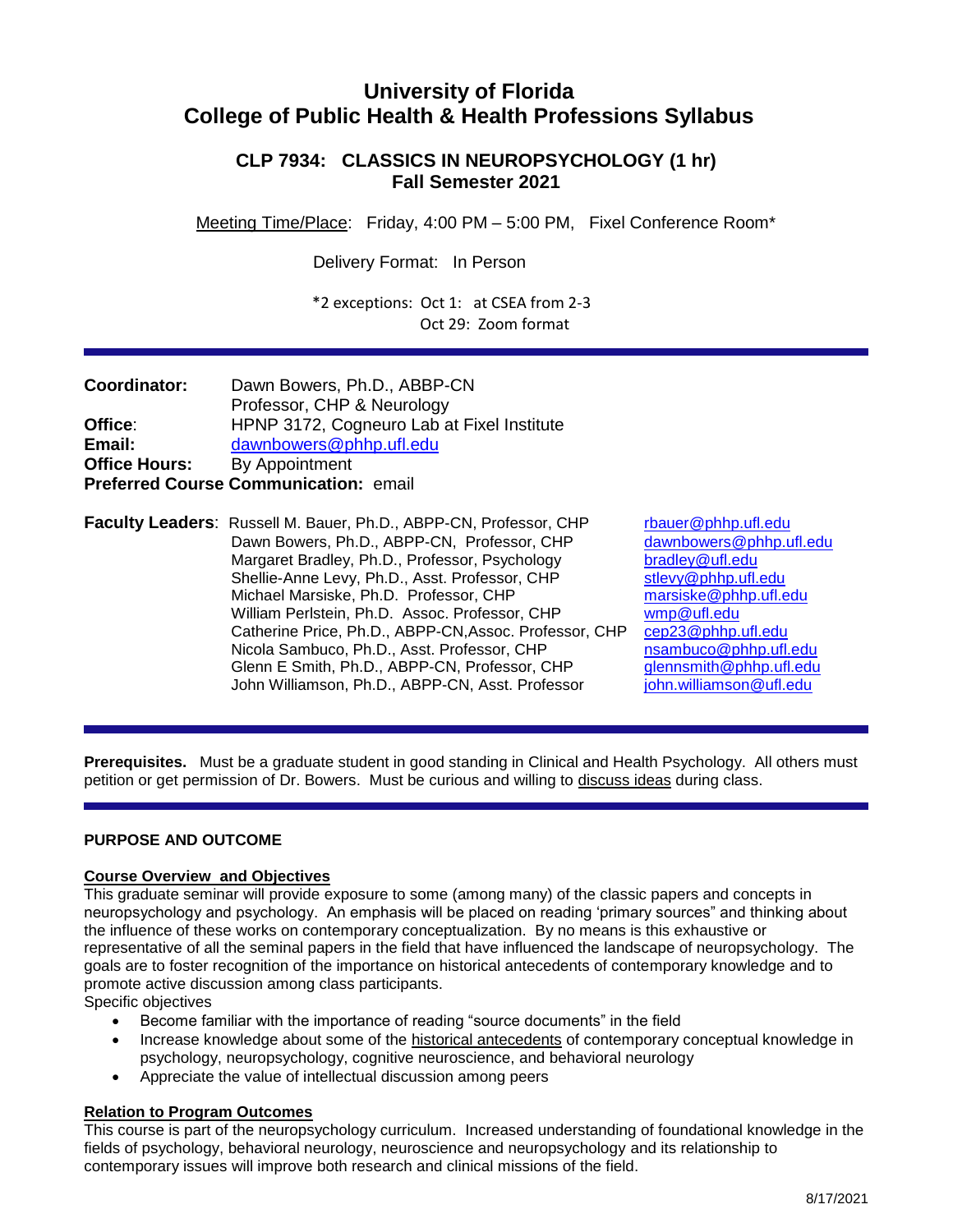#### **Course Format**

This course will be conducted in the form of a graduate seminar. This is not a 'lecture' course, and instead involves active discussion among participants in the class. Each class will involve a designated faculty leader and a particular topic with selected "classic" readings. Students are expected to read the articles and write a reaction paper, which they will submit the night before class by 8:00 PM. These reaction papers will be shared with the faculty leader and eventually other class members. The faculty leader/discussant will serve as guide, but will NOT 'lecture' per se. Instead, they will help provide a historical and contemporary context. Additionally, different subsets of students will be assigned to each class. Their role is to construct thought questions in order to facilitate discussion as needed. A portion of the grade is based on active participation by everyone during each class.

As of today, the course will be held in person. Because this class is held at the Fixel Institute of Neurological Disease (a patient care facility), all are expected to be fully masked in line with policies of UF Health. This is regardless of vaccination status. Those who are unvaccinated are additionally required to wear an N95 based on UF Health policies.

#### **Course Materials**

Readings are from articles (see syllabus below) that are available in Canvas. Make sure you have access. If not, it is your responsibility to let me know. Only individuals who are officially enrolled or who have been given special permission by me will have access to Canvas and readings.

#### **Required Readings**

Specific references are listed for each class date and these are available as PDF's in CANVAS.

#### **Location and Times**

Class will meet Fridays from 4**:00 to 5:00**. The location is the conference room of the Fixel Institute of Neurological Diseases, 3009 SW Williston Road. Masks are required upon entry to the Fixel, which is part of UF Health. There are 2 exceptions to this location and time. On Oct 1, the class will be held from 2-3 at the Center for Emotion and Attention (CSEA) in the Surge Area [\(https://csea.phhp.ufl.edu/directions.html\)](https://csea.phhp.ufl.edu/directions.html). This change will give you the opportunity to see a unique portion of campus. On Oct 29<sup>th</sup>, the class will be held in a zoom format, from 4-5. The zoom link is<https://ufl.zoom.us/j/92766689297>(Meeting ID 927 6668 9297; passcode: 516365)

## **ACADEMIC REQUIREMENTS AND GRADING**

#### **Course Requirements, Evaluation, and Grading**

Enrolled students are expected to attend weekly classes, complete weekly assigned readings and reaction papers **prior to class** and participate in integrative discussions during each class. The exception is class 1. Students will be pre-assigned in groups of 2 to 3 to help co-lead integrative discussions. Each student will co-lead a discussion on 3 separate occasions.

Grades will be based on a weekly reaction paper (there are 11), a final reaction paper, and participation in the class discussion. Grades will be weighted according to the number of points available for each component, as described below. Final grades will be calculated as a percentage of the highest score. Evaluation in the course will be based on the following components

| <b>Reaction Papers</b>     | 70%        |
|----------------------------|------------|
| <b>Class Participation</b> | <b>20%</b> |
| <b>Final Paper</b>         | 10%        |
| <b>TOTAL</b>               | 100%       |

1. **Reaction Papers.** For each class, you are required to write a reaction paper based on the readings assigned that week. The body of the paper will be your intellectual reaction to the content of the articles that you have read. There is no right/wrong with this exercise. It could include for example, your views on whether you think important, points of disagreement, what was confusing, etc. This should be your reaction and not that of others. There are a total of 11 reaction papers for the class. All are required and maximum credit for each is 10 points.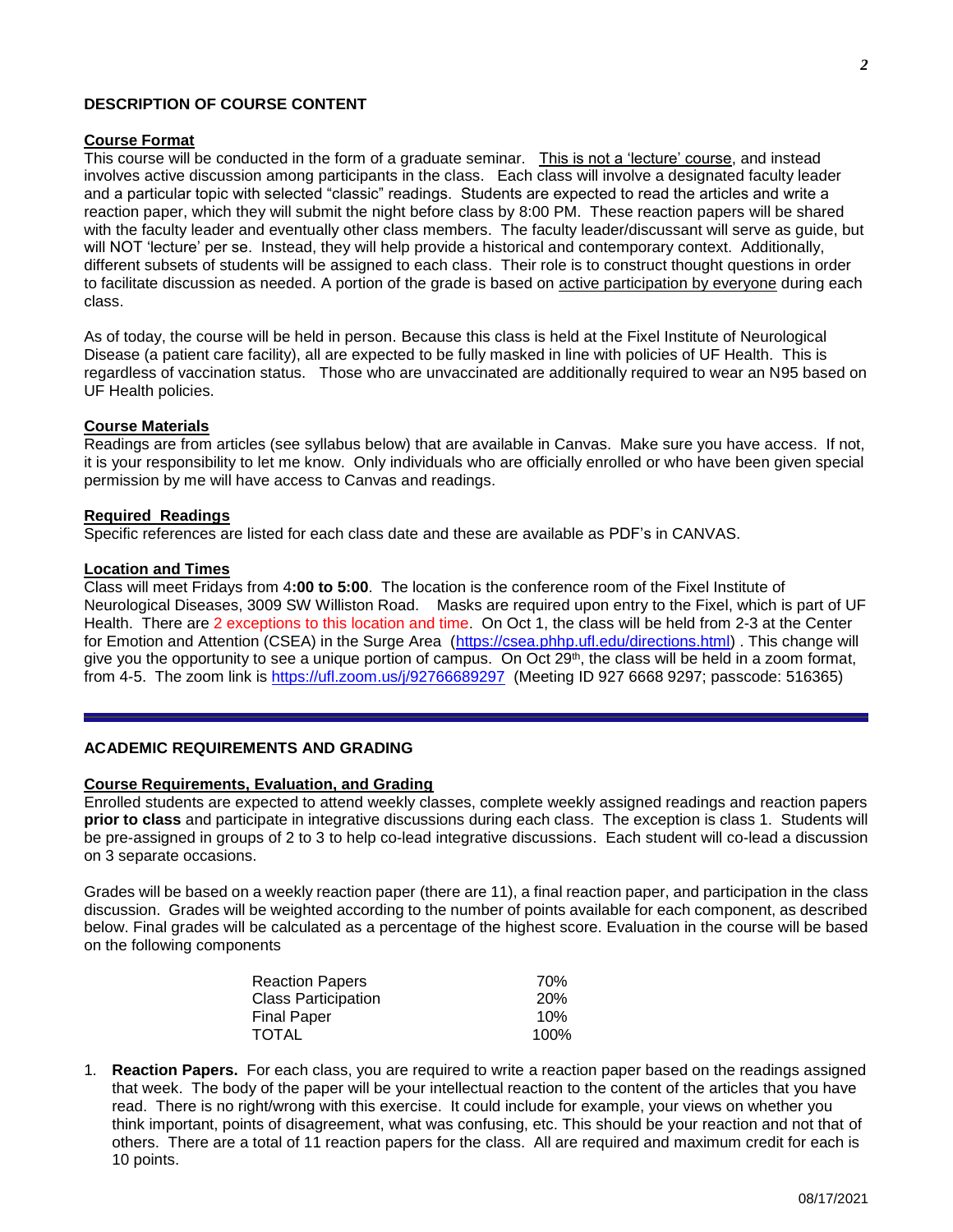• The reaction paper should range in length from 1-2 pages max, single spaced, with double spaces between each paragraph. The header should include Date, Topic and your name. *All reaction papers*  are due Thursday by 8:00 PM, the night before class. They are to be emailed to Dr. Bowers at [dawnbowers@phhp.ufl.edu.](mailto:dawnbowers@phhp.ufl.edu) In subject line of the email, put "Classics".

 **Naming Convention for digital file-reaction paper**: The name of the digital file that you email to Dr. Bowers include: **Your last name** & **last name of faculty.** So, for week 2, this would be Your name-Bauer. Week 3 would be Your name-Smith, etc. This lets me know that it's your rx paper written for class that faculty X is leading

- **Each paper is assigned 10 points**. Make sure you proofread for spelling, grammar, etc. There is no makeup. If you miss the Thursday 8 PM deadline, you get no points. Why? A copy of the reaction papers is shared with the Friday faculty leader, who needs time to read and review prior to class.
	- $\bullet$  NOTE: The reactions papers will be read by the Faculty Guide and by the Course instructor. We will not be providing point by point feedback. Why? These reaction papers are truly for you and your own personal conceptual development. If we have concerns, we will let you know. It is important that you demonstrate in some way that you grasp the conceptual aspect of the readings, but this can be done in various ways. There should be sufficient detail so that we can appreciate that you read the papers.
- 2. **Final Exam Reaction Paper** will comprise up to **10% of your grade**. It will be a second level reaction paper, in which you are to consider all the topics covered in this class and identify 1 or perhaps 2 that you found most intellectually interesting and relevant to your interests at this point in time. You will justify and explain why. This 'reaction paper' should be single space typed, with double spacing between each paragraph. It should range in length from 2 -4 pages MAX. Remember that more is not necessarily better. You can incorporate some recent literature (no more than 3 references) to justify points you want to make, but truly this is not a review paper, and should focus moreso on your thinking of issues and concepts. If you do cite literature (and again not required), include references using APA style.
- 3. **Class Participation** involves 2 components and will comprise 20% of the grade**. First,** students are assigned to *co-lead* integrative discussions. An individual student will co-lead class on 3 different occasions, with different pairings of co-leaders over the course of the classes. What does this entail? The goal of the co-leaders is to help foster discussion. With that in mind, you could identify key points or questions from the readings that you think important as an aide to facilitate discussion. The role of the Faculty guide is to provide an historical context and help moderate the discussion. The faculty will not be lecturing. **Second**, students who are NOT assigned co-leaders are expected to be active participants in the day's discussion. So everyone speak up and contribute.

# **Grading**

Scores will be rounded to the nearest percent (rounded up or down, whichever is closest) for grade determination in accordance with the grading table below:

| $%$ of<br>∶points | 93%- | 90%- |         | 83%- | 80%- | 77%-   | 73%- | 70%- | 67%- | $3\%$ - | 60%- | <b>Below</b> |
|-------------------|------|------|---------|------|------|--------|------|------|------|---------|------|--------------|
| earned            | 100% | 92%  | 89%     | 86%  | 82%  | 79%    | 76%  | 72%  | 69%  | 66%     | 62%  | 60%          |
| Letter Grade      |      | n-   | -<br>Ь۶ | L    | -ם   | ∽<br>ີ |      |      | +ل   |         |      |              |

Below is table linking letter grades to grade points. Please be aware that a C- is not an acceptable grade for graduate students. The expectation is that the grade for all 'neuropsychology' courses is at least B- or above. The GPA for graduate students must be 3.0 in all 5000 level courses and above to graduate.

| ∟etter Grade    |     | $-$                   | В+             |                                 | -<br>ь- |                |            | -<br>$\overline{a}$ | -<br>+ل   | -<br>◡ | -ب   | -<br>- | WF  |     | <b>NG</b> | $\sim$<br>o-c |
|-----------------|-----|-----------------------|----------------|---------------------------------|---------|----------------|------------|---------------------|-----------|--------|------|--------|-----|-----|-----------|---------------|
| Grade<br>Points | 4.U | $\sim$ $\sim$<br>3.6/ | $\sim$<br>ບ.ບບ | $\overline{\phantom{a}}$<br>J.U | 2.67    | $\sim$<br>L.vu | ח ו<br>Z.U | .67                 | າາ<br>.ں. | . . ب  | 0.67 | U.U    | v.v | 0.0 | 0.0       | 0.0           |

For greater detail on the meaning of letter grades and university policies related to them, see the Registrar's Grade Policy regulations at<http://www.registrar.ufl.edu/catalog/policies/regulationgrades.html>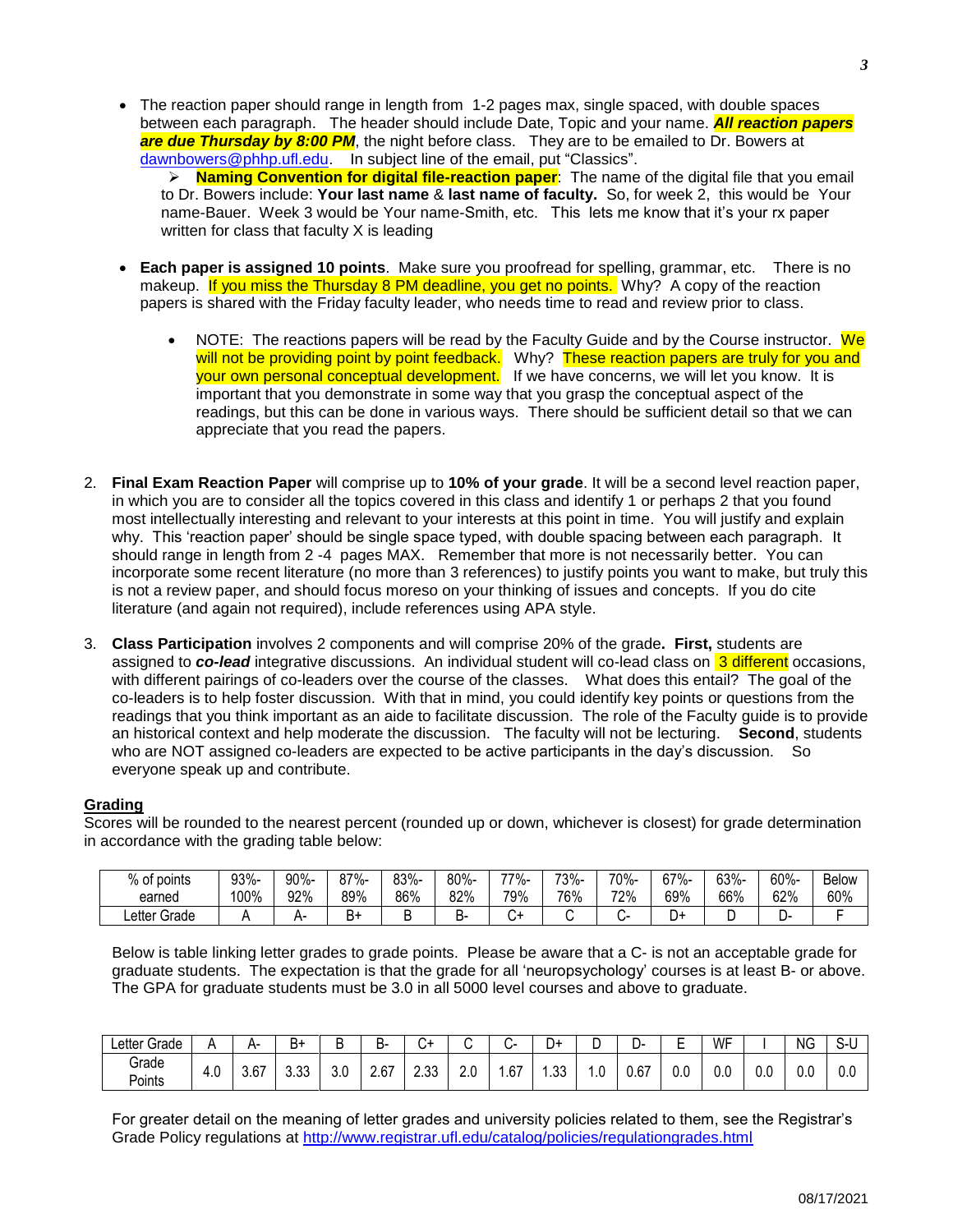#### etc.) If a student misses the Thursday PM deadline, but gets the paper in by 8:00 AM on Friday, the maximum number of points that can be received is 3.0.

**Policy Related to Class Attendance** 

**Policy Related to Make-up Papers**

required to complete the weekly assignment by the deadline.

Excused absences must be consistent with university policies in the Graduate Catalog [\(http://gradcatalog.ufl.edu/content.php?catoid=10&navoid=2020#attendance\)](http://gradcatalog.ufl.edu/content.php?catoid=10&navoid=2020#attendance) and require appropriate documentation. Additional information can be found here: <https://catalog.ufl.edu/ugrad/current/regulations/info/attendance.aspx>

## **Policy Related to Guests Attending Class:**

Only registered (or approved) students are permitted to attend class However, we recognize that students who are caretakers may face occasional unexpected challenges creating attendance barriers. Therefore, by exception, a department chair or his or her designee (e.g., instructors) may grant a student permission to bring a guest(s) for a total of two class sessions per semester. This is two sessions total across all courses. No further extensions will be granted. Please note that guests are **not** permitted to attend either cadaver or wet labs. Students are responsible for course material regardless of attendance. For additional information, please review the Classroom Guests of Students policy in its entirety. Link to full policy: <http://facstaff.phhp.ufl.edu/services/resourceguide/getstarted.htm>

Attendance and class participation is required. Students needing to miss class for personal (i.e., illness, death, etc.) or professional reasons should consult with Dr. Bowers **prior to the date** on which they will be unable to attend. This is a graduate seminar and missing class for social events is unacceptable. Students will still be

*.*

Students are expected to complete assigned readings and reaction papers by Thursday 8:00 PM. Students are expected to attend every class. Personal issues with respect to class attendance or fulfillment of course requirements will be handled on an individual basis. Students must make *prior* arrangements with Dr. Bowers if they must miss any class, with the understanding that there will be loss of points for failure to attend. Reaction papers will still be required by the deadline, except for an emergency situation (i.e., death in family, serious illness,

#### **STUDENT EXPECTATIONS, ROLES, AND OPPORTUNITIES FOR INPUT**

#### **Expectations Regarding Course Behavior**

By definition, this graduate seminar relies on active intellectual engagement and discussion among all students enrolled in this class. By nature, intellectual disagreements are valued, welcomed, and encouraged, but must be courteous and respectful. **All electronic devices (cell phone, computer, ipads, etc.) should be turned off** and not consulted during the one hour of class time. The only exception involves putting the cell phone on silent vibration for emergency purposes.

#### **Academic Integrity**

Students are expected to act in accordance with the University of Florida policy on academic integrity. As a student at the University of Florida, you have committed yourself to uphold the Honor Code, which includes the following pledge:

#### "We, the members of the University of Florida community, pledge to hold ourselves and our peers to the **highest standards of honesty and integrity**."

You are expected to exhibit behavior consistent with this commitment to the UF academic community, and on all work submitted for credit at the University of Florida, the following pledge is either required or implied:

# **"On my honor, I have neither given nor received unauthorized aid in doing this assignment."**

It is your individual responsibility to know and comply with all university policies and procedures regarding academic integrity and the Student Honor Code. Violations of the Honor Code at the University of Florida will not be tolerated. Violations will be reported to the Dean of Students Office for consideration of disciplinary action. For additional information regarding Academic Integrity, please see Student Conduct and Honor Code or the Graduate Student Website for additional details: <https://www.dso.ufl.edu/sccr/process/student-conduct-honor-code/>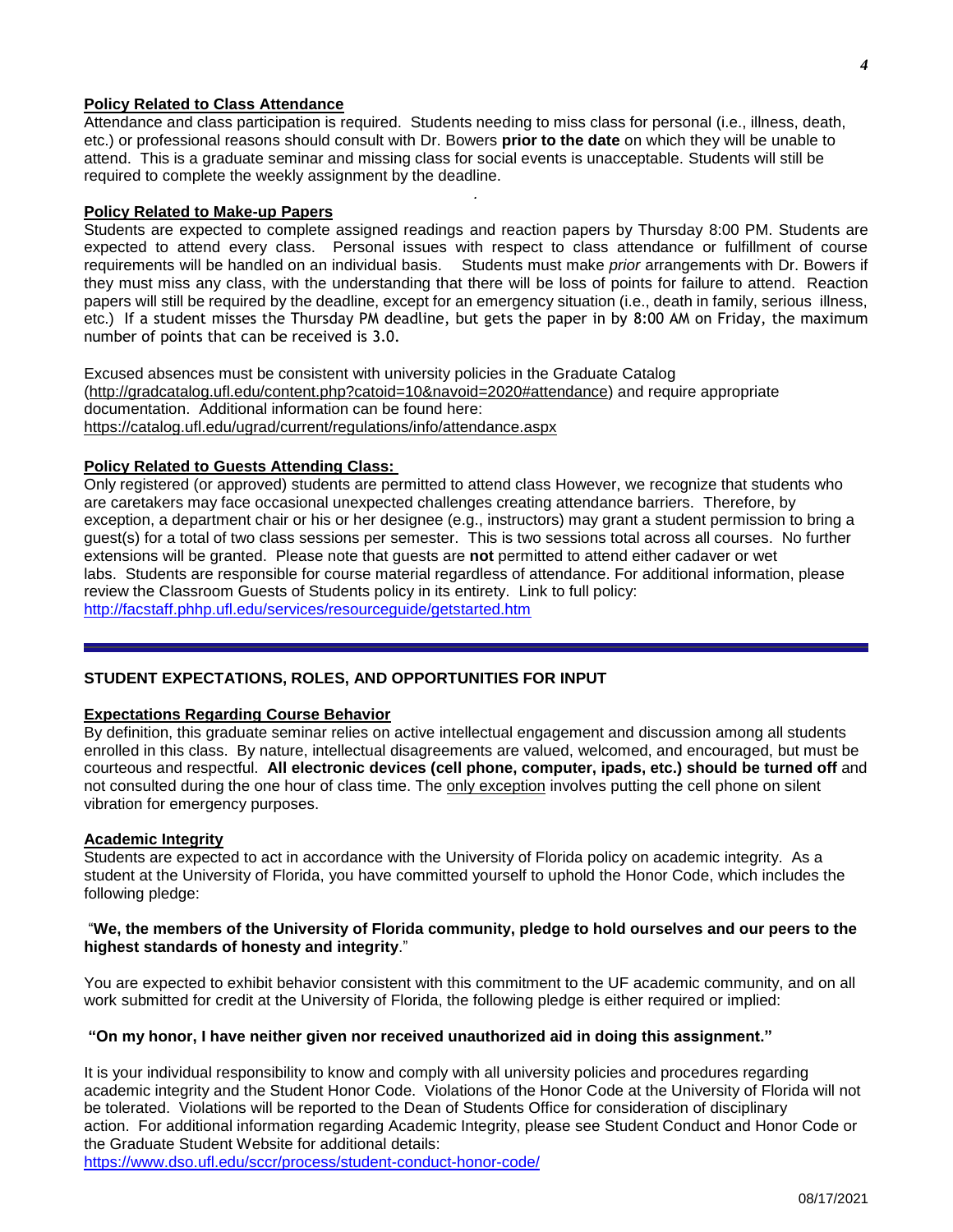#### <http://gradschool.ufl.edu/students/introduction.html>

Please remember cheating, lying, misrepresentation, or plagiarism in any form is unacceptable and inexcusable behavior.

#### **Online Faculty Course Evaluation Process**

Students are expected to provide professional and respectful feedback on the quality of instruction in this course by completing course evaluations online via GatorEvals. Guidance on how to give feedback in a professional and respectful manner is available at [https://gatorevals.aa.ufl.edu/students/.](https://gatorevals.aa.ufl.edu/students/) Students will be notified when the evaluation period opens, and can complete evaluations through the email they receive from GatorEvals, in their Canvas course menu under GatorEvals, or via [https://ufl.bluera.com/ufl/.](https://urldefense.proofpoint.com/v2/url?u=https-3A__ufl.bluera.com_ufl_&d=DwMFAg&c=sJ6xIWYx-zLMB3EPkvcnVg&r=y2HjEMjRMHJhfdvLrqJZlYczRsfp5e4TfQjHuc5rVHg&m=WXko6OK_Ha6T00ZVAsEaSh99qRXHOgMNFRywCoehRho&s=itVU46DDJjnIg4CW6efJOOLgPjdzsPvCghyfzJoFONs&e=) Summaries of course evaluation results are available to students at [https://gatorevals.aa.ufl.edu/public-results/.](https://gatorevals.aa.ufl.edu/public-results/)

#### **SUPPORT SERVICES**

# **Accommodations for Students with Disabilities**

If you require classroom accommodation because of a disability, it is strongly recommended you register with the Dean of Students Office [http://www.dso.ufl.edu](http://www.dso.ufl.edu/) within the first week of class or as soon as you believe you might be eligible for accommodations. The Dean of Students Office will provide documentation of accommodations to you, which you must then give to me as the instructor of the course to receive accommodations. Please do this as soon as possible after you receive the letter. Students with disabilities should follow this procedure as early as possible in the semester. The College is committed to providing reasonable accommodations to assist students in their coursework.

#### **Counseling and Student Health**

Students sometimes experience stress from academic expectations and/or personal and interpersonal issues that may interfere with their academic performance. If you find yourself facing issues that have the potential to or are already negatively affecting your coursework, you are encouraged to talk with an instructor and/or seek help through University resources available to you.

- The Counseling and Wellness Center 352-392-1575 offers a variety of support services such as psychological assessment and intervention and assistance for math and test anxiety. Visit their web site for more information: [http://www.counseling.ufl.edu.](http://www.counseling.ufl.edu/) On line and in person assistance is available.
- You Matter We Care website: [http://www.umatter.ufl.edu/.](http://www.umatter.ufl.edu/) If you are feeling overwhelmed or stressed, you can reach out for help through the You Matter We Care website, which is staffed by Dean of Students and Counseling Center personnel.
- The Student Health Care Center at Shands is a satellite clinic of the main Student Health Care Center located on Fletcher Drive on campus. Student Health at Shands offers a variety of clinical services. The clinic is located on the second floor of the Dental Tower in the Health Science Center. For more information, contact the clinic at 392-0627 or check out the web site at: <https://shcc.ufl.edu/>
- Crisis intervention is always available 24/7 from: Alachua County Crisis Center: (352) 264-6789 <http://www.alachuacounty.us/DEPTS/CSS/CRISISCENTER/Pages/CrisisCenter.aspx>

Do not wait until you reach a crisis to come in and talk with us. We have helped many students through stressful situations impacting their academic performance. You are not alone so do not be afraid to ask for assistance.

#### **Inclusive Learning Environment**

Public health and health professions are based on the belief in human dignity and on respect for the individual. As we share our personal beliefs inside or outside of the classroom, it is always with the understanding that we value and respect diversity of background, experience, and opinion, where every individual feels valued. We believe in, and promote, openness and tolerance of differences in ethnicity and culture, and we respect differing personal, spiritual, religious and political values. We further believe that celebrating such diversity enriches the quality of the educational experiences we provide our students and enhances our own personal and professional relationships. We embrace The University of Florida's Non-Discrimination Policy, which reads, "The University shall actively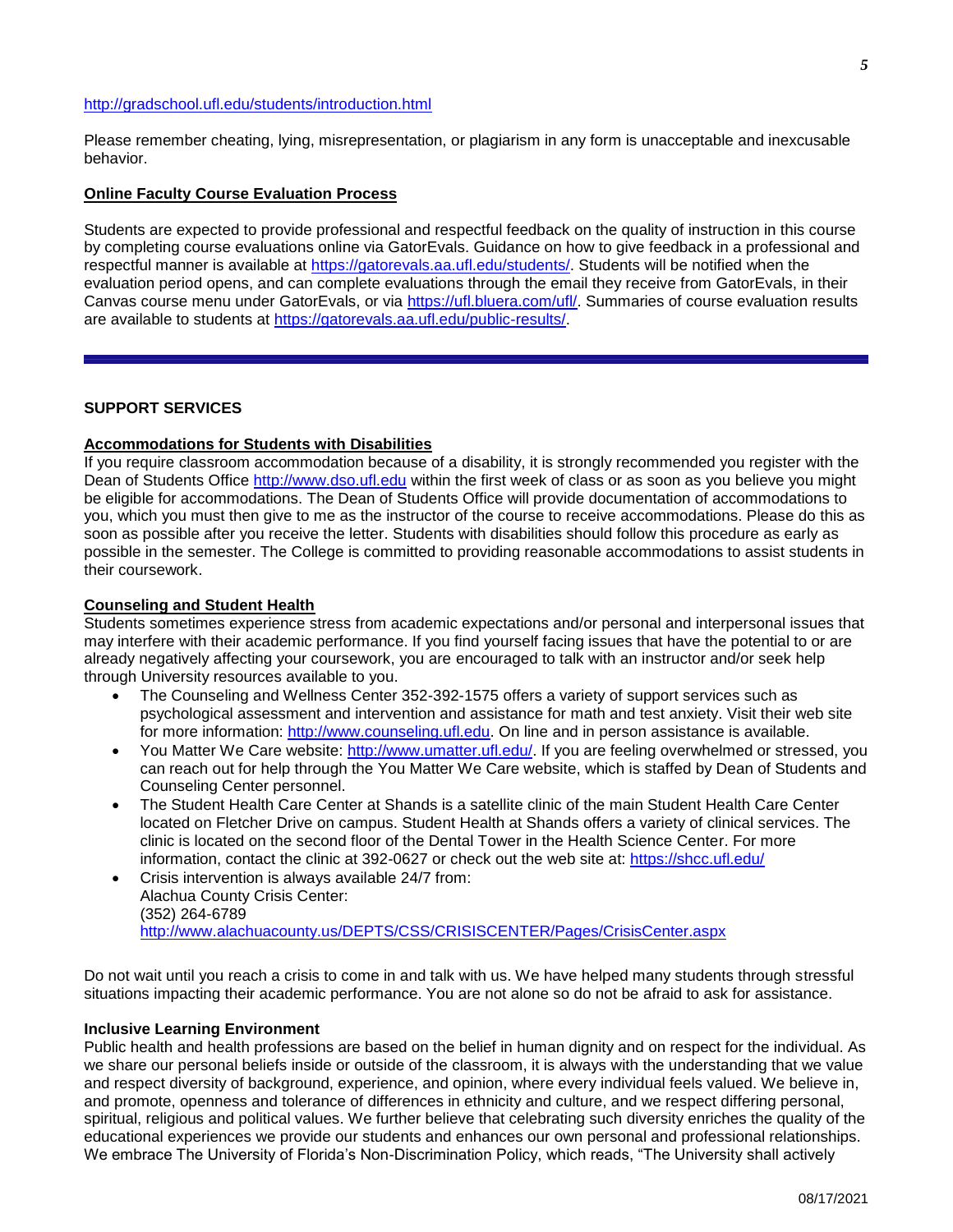promote equal opportunity policies and practices conforming to laws against discrimination. The University is committed to non-discrimination with respect to race, creed, color, religion, age, disability, sex, sexual orientation, gender identity and expression, marital status, national origin, political opinions or affiliations, genetic information and veteran status as protected under the Vietnam Era Veterans' Readjustment Assistance Act." If you have questions or concerns about your rights and responsibilities for inclusive learning environment, please see your instructor or refer to the Office of Multicultural & Diversity Affairs website: [www.multicultural.ufl.edu](http://www.multicultural.ufl.edu/)

## **Guidelines pertaining to recording of classes**:

Per the State of Florida, students are allowed to record video or audio of class lectures. However, the purposes for which these recordings may be used are strictly controlled. The only allowable purposes are (1) for personal educational use, (2) in connection with a complaint to the university, or (3) as evidence in, or in preparation for, a criminal or civil proceeding. All other purposes are prohibited. Specifically, students may not publish recorded lectures without the written consent of the instructor.

A "class lecture" is an educational presentation intended to inform or teach enrolled students about a particular subject, including any instructor-led discussions that form part of the presentation, and delivered by any instructor hired or appointed by the University, or by a guest instructor, as part of a University of Florida course. A class lecture **does not** include lab sessions, student presentations, clinical presentations such as patient history, academic exercises involving solely student participation, assessments (quizzes, tests, exams), field trips, private conversations between students in the class or between a student and the faculty or lecturer during a class session.

Publication without permission of the instructor is prohibited. To "publish" means to share, transmit, circulate, distribute, or provide access to a recording, regardless of format or medium, to another person (or persons), including but not limited to another student within the same class section. Additionally, a recording, or transcript of a recording, is considered published if it is posted on or uploaded to, in whole or in part, any media platform, including but not limited to social media, book, magazine, newspaper, leaflet, or third party note/tutoring services. A student who publishes a recording without written consent may be subject to a civil cause of action instituted by a person injured by the publication and/or discipline under UF Regulation 4.040 Student Honor Code and Student Conduct Code."

## **Guidelines pertaining to Masking**

.

This class is being held at the UF Fixel Institute of Neurological Diseases, one of the clinical care units at UF Health. Per UF Health VP David Nelson, all individuals are required mask while in UF Health facilities. If unvaccinated, then individuals must wear N-95's per UF Health Guidelines. This pertains to safety of clinical patients and research participants.

I also request that you mask for the class on Oct 1, which will be held at the Center for Emotion and Attention (CSEA) under the guidance of Dr. Margaret Bradley. One reason for doing so is respect for the lab's PI-Senior Investigator who is a nonagenarian.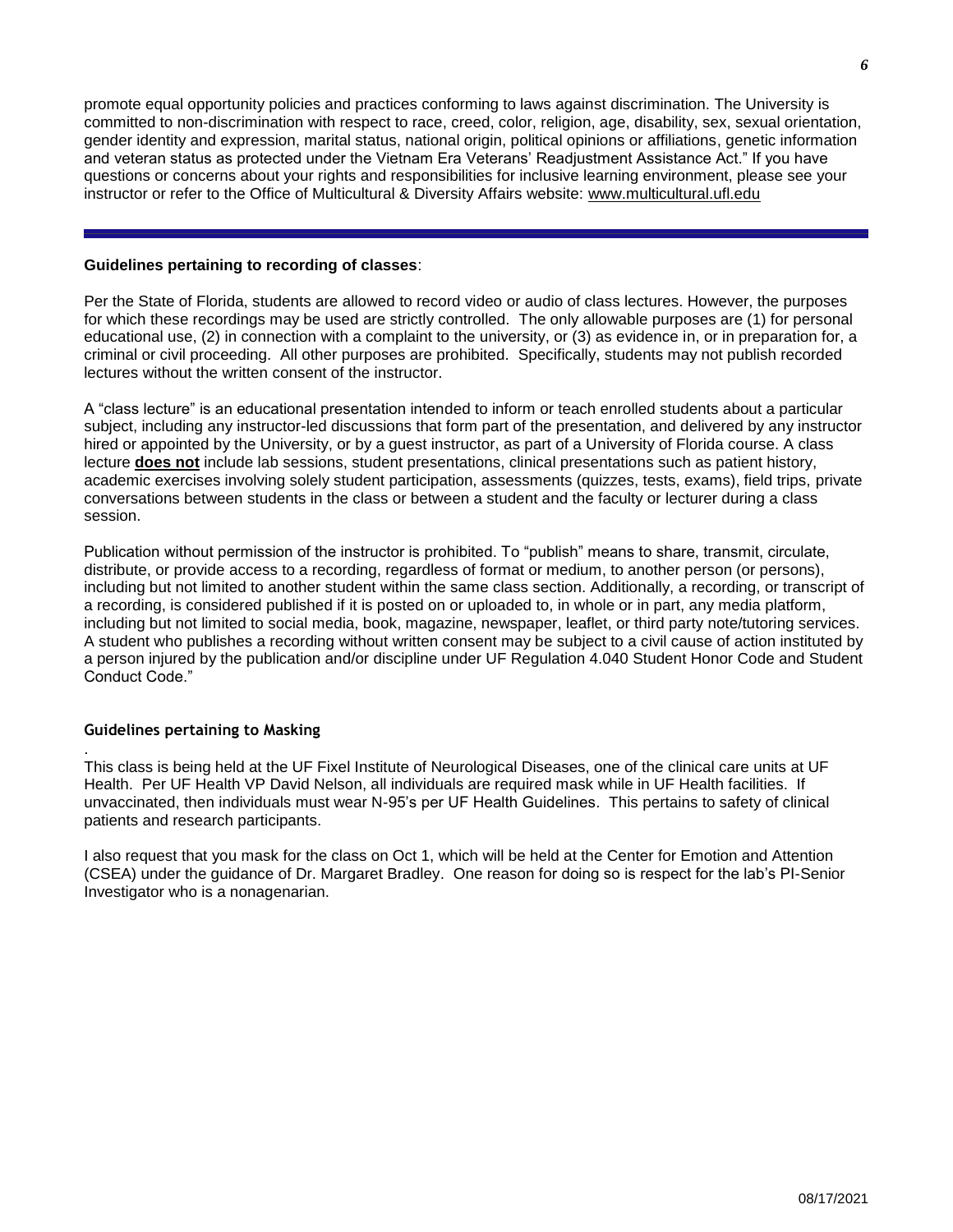08/17/2021

### **Class Syllabus**

# **Classics in Neuropsychology/Psychology**

### **Sept 3 Dawn Bowers, Ph.D., ABPP-CN**

Introduction to Course and Requirements Terminology and Misnomers: Clinical NP vs Experimental NP vs Cognitive Neuropsychology vs Cognitive Neuroscience History at UF

#### **Sept 10 HM and Memory**

#### *Readings:*

• Scoville, W., & Milner, B. (1957). Loss of recent memory after bilateral hippocampal lesions, *J. Neurol. Neurosurg, & Psychiatry*, 20, 11-21.

**------------------------------------------------------------------------------------------------------------------------------**

- Squire, L., & Zola-Morgan, S. (1991). The medial temporal lobe memory system. Science, 253, #5026, 1380-86.
- Squire, L. (2009). The legacy of patient HM for neuroscience. *Neuron*, 61(1), 6-9.

**Faculty leader:** Russell M. Bauer, Ph.D., ABPP-CN

**Student leaders:** Holmes & Schade

**Special Question:** Who is Brenda Milner and how old is she? ------------------------------------------------------------------------------------------------------------------

#### **Sept. 17 Multiple Memory Systems**

#### *Readings:*

- Mishkin, M., Malamut, B., Bachevalier, J. (1984). Memories and habits: two neural systems. In: *Neurobiology of Learning and Memory,* (Lynch G, McGaugh JL, Weinberger NM, (eds), pp 65–77. New York: Guilford.
- Squire, L. (2009). Declarative and nondeclarative memory: Multiple brain systems supporting learning and memory. *J. of Cognitive Neuroscience*, 4, 233-243.
- Squire, L. (2011). Memory systems of the brain: A brief history and current perspective. *Neurobiology of Learning & Memory*, 82, 171-177.

**Faculty leader:** Glenn E. Smith, Ph.D., ABPP-CN

**Student leaders:** Joffee & Rodriguez

---------------------------------------------------------------------------------------------------------------------------------



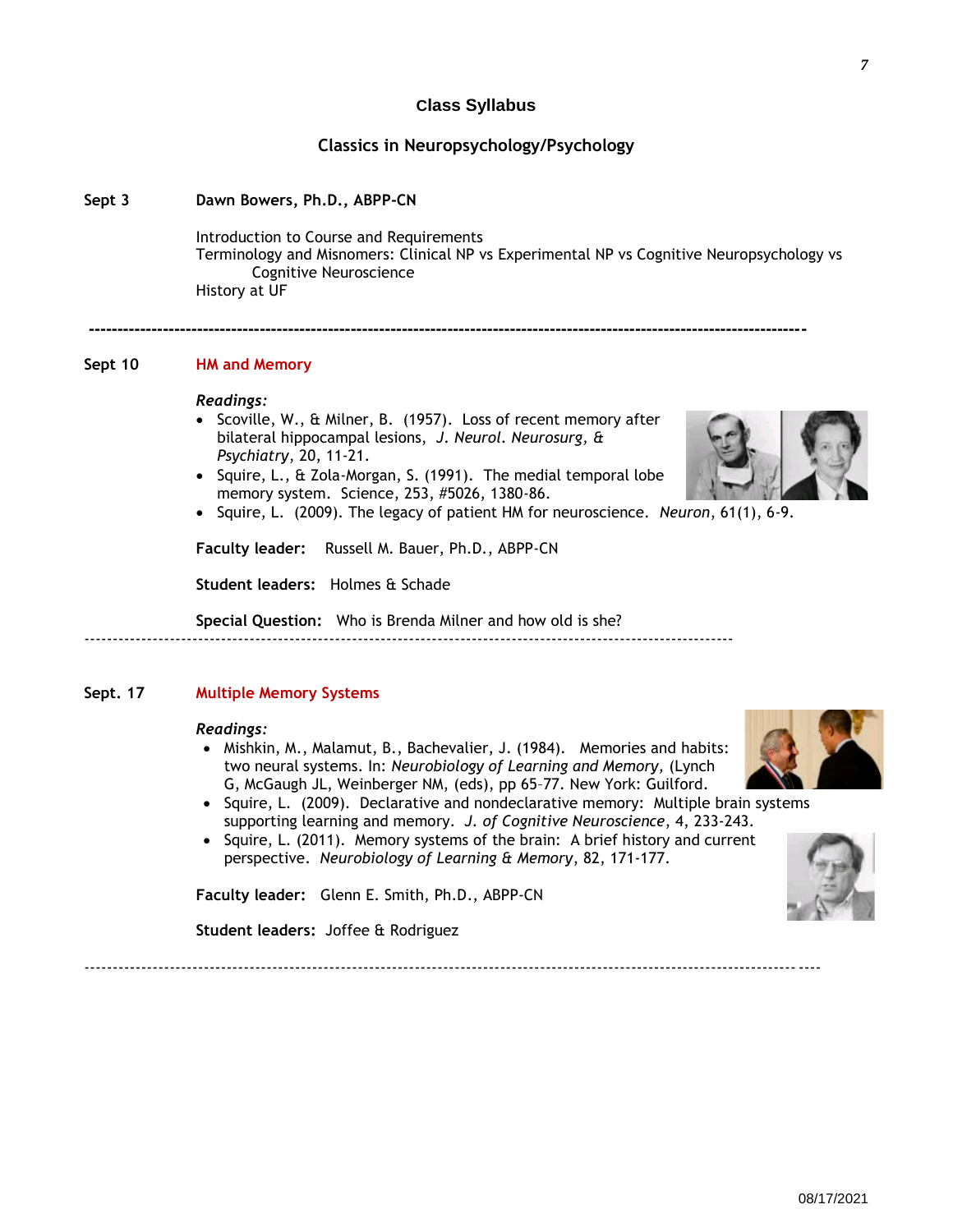# **Sept 24 Working Memory**

### *Readings:*

- Baddeley, A. & Hitch, G. (1974). Working memory. In G.H. Bower (Ed.), *The Psychology of Learning and Motivation: Advances in Research and Theory*, p 47-86, Academic Press: NY.
- Fuster, J., & Alexander, G. (1971). Neuron activity related to short term memory. *Science,* 173, 652-654.
- Kojima, S., & Goldman-Rakic (1982). Delay related activity of prefrontal neurons in rhesus monkeys performing delayed response, *Brain Research*, 248, 43-49.

#### *The following is small*

 Cohen, J., Perlstein, WM., Braver, T., et al. (1997). Temporal dynamics of brain activation during a working memory task. *Nature,* 386, 604-608.

*Not for class, but this is an excellent review article*  Baddeley, A. (1996). The fractionation of working memory. *Proc. Nat. Acad. Sciences*, 93, 13468-13472.

**Faculty Leader: William Perlstein, Ph.D**

**Student leaders:** Matusz & Doher

## **Oct. 1 Learning and neuroplasticity : Note: This class will be held at CSEA from 2-3**

#### *Readings:*

Hebb, D. (1949). The Organization of Behavior - A Neuropsychological Theory, Introduction, pg xi - xix

-----------------------------------------------------------------------------------------------------------------------------------------

- Hebb,D. Cell Assembly, Chapter 4, Mechanisms of Learning & Develop
- Brown & Miller (2003). Legacy of Donald Hebb

-----------------------------------------------------------------------------------------------------------------------------------------

**Faculty Leader: Margaret Bradley, Ph.D.**

**Student leaders: Waner & Adrien** 

**Oct. 8** No Class (UF Homecoming). Use time to read and think about Geschwind.

# **Oct. 15 Disconnection Syndromes**

#### *Readings:*

 Geschwind, N. (1965) Disconnection syndromes in man, Part II. 88: 37-274 and 585-644.

----------------------------------------------------------------------------------------------------------------------------------------

• Bauer, RM (1982). Visual hypoemotionality as a symptom of visuallimbic disconnection in man. *Arch Neurology*, 39 (11), 702-708.

**Faculty Leader: Russell Bauer, Ph.D., ABPP-CN**

**Student leaders:** Matusz, Rodriguez, & Doher











-----------------------------------------------------------------------------------------------------------------------------------------



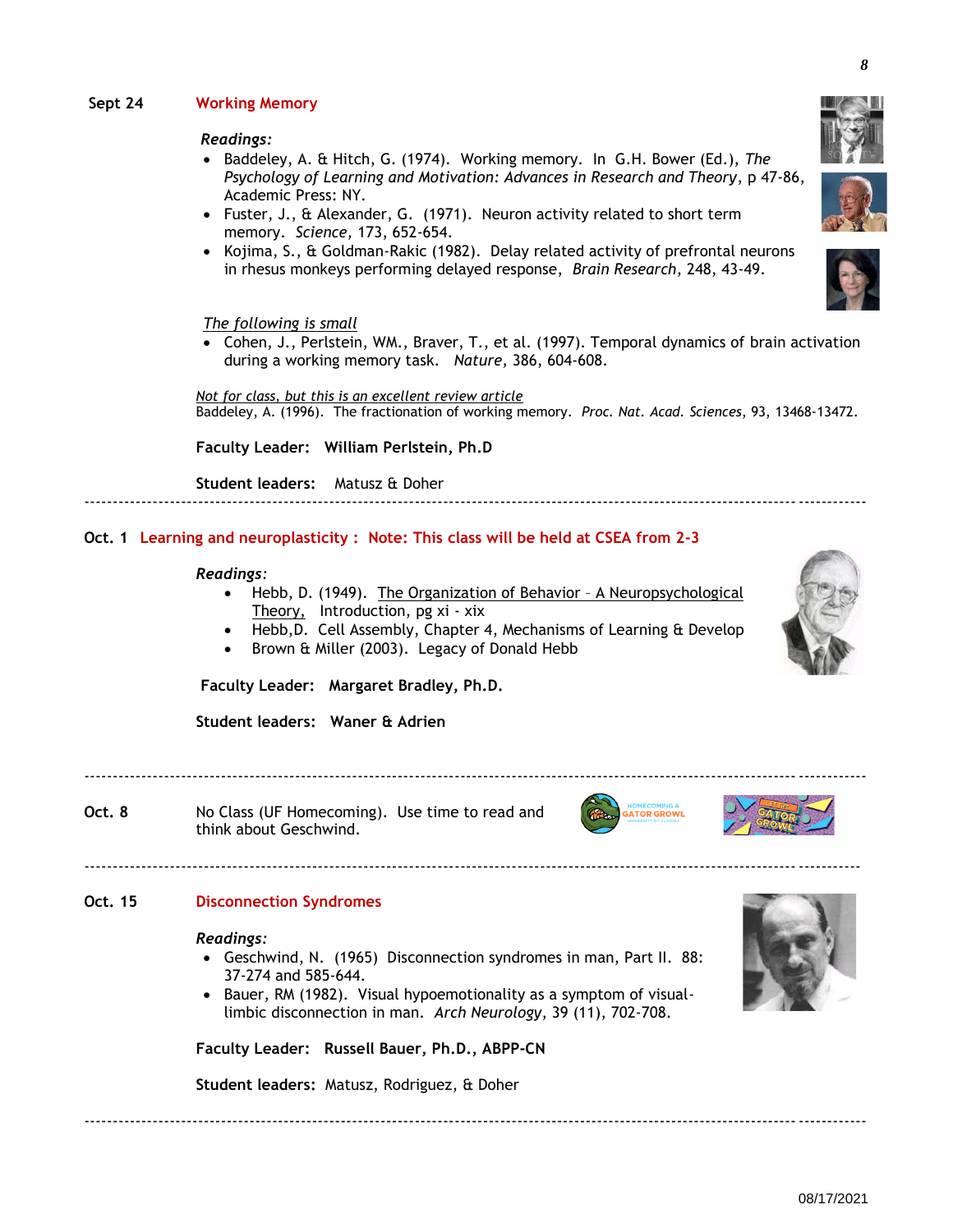# **Oct 22 Split Brain**

#### *Readings:*

- Sperry, R.W. (1961). Cerebral organization and behavior. Science, 133, 1749- 1757
- Gazzaniga, M., Bogen, J.E., Sperry, R.W. (1962). Some functional effects of sectioning the cerebral hemispheres in man. Psychology, 48, 1765-1769
- De Haan, E., Corballis, P., Hillyard, S., et al. (2020). Split Brain: What we know now and why this is important for understanding consciousness. Neuropsychology Rev 30, 224-233.

**Faculty Leader: John Williamson, Ph.D., ABPP-CN**

**Student leaders:** Holmes & Waner **Question:** What famous award did Roger Sperry win in 1981? With whom did he share it?

**-----------------------------------------------------------------------------------------------------------------------------------------**

#### **Oct 29 Baltes-Horn Debate: Inevitability of cognitive decline?** *NOTE: This class will be held in Zoom Format* <https://ufl.zoom.us/j/92766689297>(ID: 927 6668 9297; passcode: 516365*)*

#### *Readings:*

- Baltes, P. B.,  $\&$  Schaie, K. W. (1974). Aging and IQ: Myth of twilight years. *Psychology Today, 7*(10), 35.
- Horn, J. L., & Donaldson, G. (1976). On the myth of intellectual decline in adulthood. *American Psychologist, 31*(10), 701.
- Baltes, P. B., & Schaie, K. W. (1976). On the plasticity of intelligence in adulthood and old age: Where Horn and Donaldson Fail. *American Psychologist, 31*(10), 720-725.
- Horn, J. L., & Donaldson, G. (1977). Faith is not enough: A response to the Baltes-Schaie claim that intelligence does not wane. *American Psychologist, 32*(5), 369-373.
- Schaie, K. W., & Baltes, P. B. (1977). Some faith helps to see the forest: A final comment on the Horn and Donaldson myth of the Baltes-Schaie position on adult intelligence. *American Psychologist, 32*(12), 1118-1120.

**-------------------------------------------------------------------------------------------------------------------------------------**

**Faculty Leader:** Michael Marsiske, Ph.D

**Student leaders**: Schade & Joffee

## **Nov 5 Brain Reserve and Threshold**

#### *Readings:*

• Satz, P. (1993). Brain reserve capacity on symptom onset after brain injury: A formulation and review of evidence for threshold theory. *Neuropsychology*, 7, 273-295.

**Faculty Leader:** Catherine Price, Ph.D., ABPP/CN

**Student leaders:** Adrien, Matusz, & Doher

#### **Nov 12 Emotion**

#### *Readings:*

 James, W. (1894). The physical basis of emotion, *Mind*, 9, 188-205. (*republished in Psychological Review, 1994, 101(2), pg 205-210)*

-----------------------------------------------------------------------------------------------------------------------------------------

 Lang, P.J. (1994). The varieties of emotional experience: A meditation on James-Lange theory. Psychological Review, 101, 211-221.